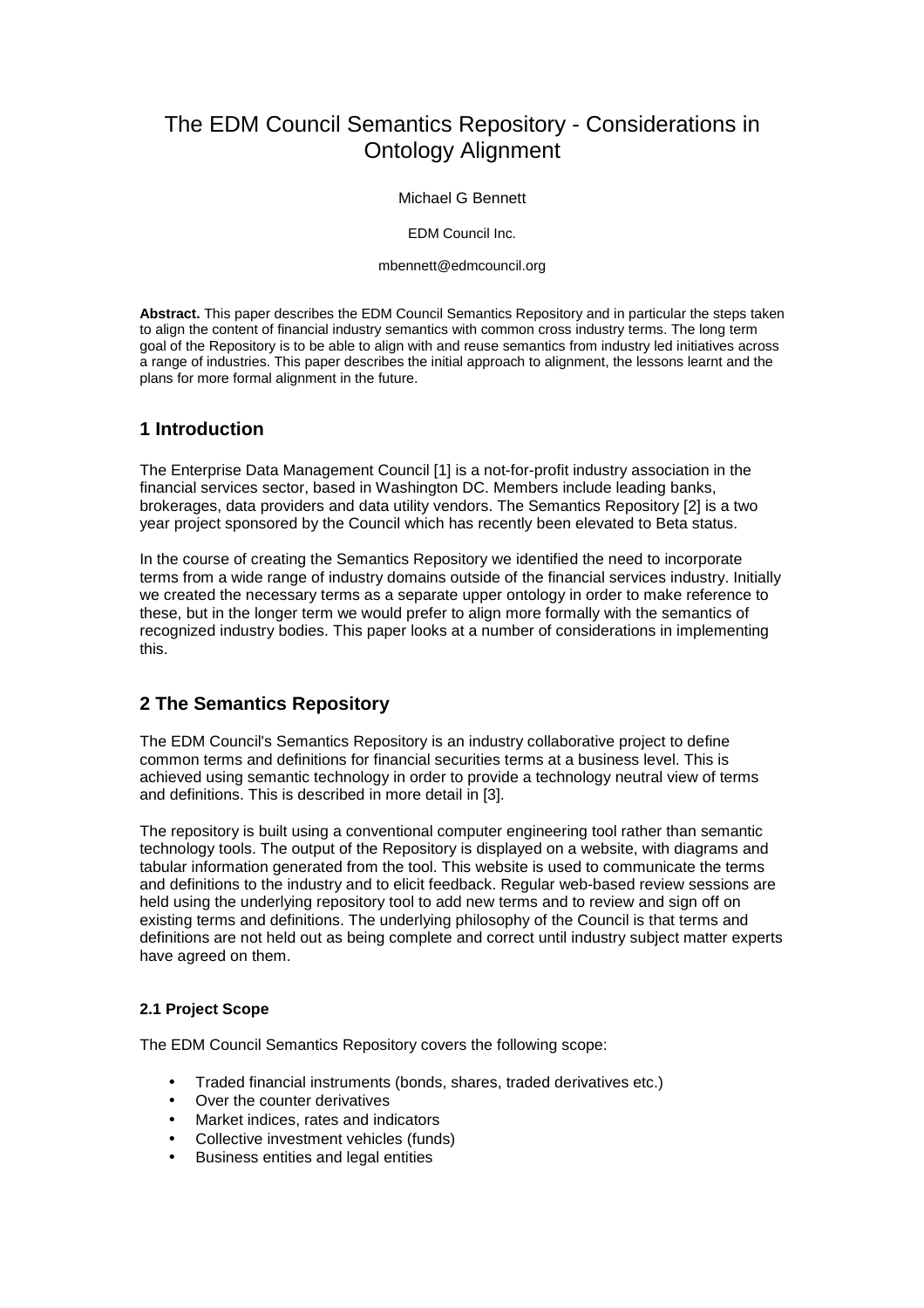For the above classes the following types of term are represented:

- Static or reference data terms
- Date and time dependent terms (market data, pricing, analytics etc.)

Also to be covered in future releases are corporate actions and events, securities transaction processing terms and loan terms.

#### **2.2 Output Formats**

The requirements for the Repository are met by the following output formats:

- Tabular and spreadsheet report output, capturing the terms, definitions, synonyms and property details
- Simple "boxes and lines" diagrams, in which there are no language artifacts that would be unfamiliar to business experts.

#### **2.3 Underlying Tool configuration**

The output formats are generated from a UML modeling tool called Enterprise Architect, from Sparx Systems [4].

The available choices were to extend UML in our own way or to adopt a standard set of UML extensions for OWL and adapt these as necessary for business reviewability. In line with the EDM Council's commitment to adhere to standards wherever possible, we based the work on an early draft of the Ontology Definition Metamodel (ODM) standard [5], published by the Object Management Group [6]. This was adapted to provide the user diagram formats required.

## **2.4 Theory of Meaning**

The underlying theory is based on set theory semantics, as generally used in OWL modeling. This is described to business subject matter experts without reference to OWL construct names, as follows:

- Everything is a kind of Thing
- $\circ$  This is formalized by having everything in a taxonomy with "Thing" at the top
	- Every Thing has facts which distinguish from other Things
		- o Simple facts: numbers, text, dates etc.
		- o Relationship Facts: relate one kind of thing to another by way of a relationship, e.g. Share confers ownership of Equity
- Each kind of Thing is defined as a set theory construct if something has those facts true of it, then it is a member of that class of things.
- Sets which may not have common members are shown as mutually exclusive
- Some sets are logical unions of two or more sets

In this way we are able to explain the models to business domain experts without reference to OWL or other semantic web terminology.

Meaningful representations of each kind of thing are thereby defined by way of facts which disambiguate that thing from all other things in the model. In addition, formal human readable definitions are given, and these are reviewed and agreed upon by industry subject matter experts.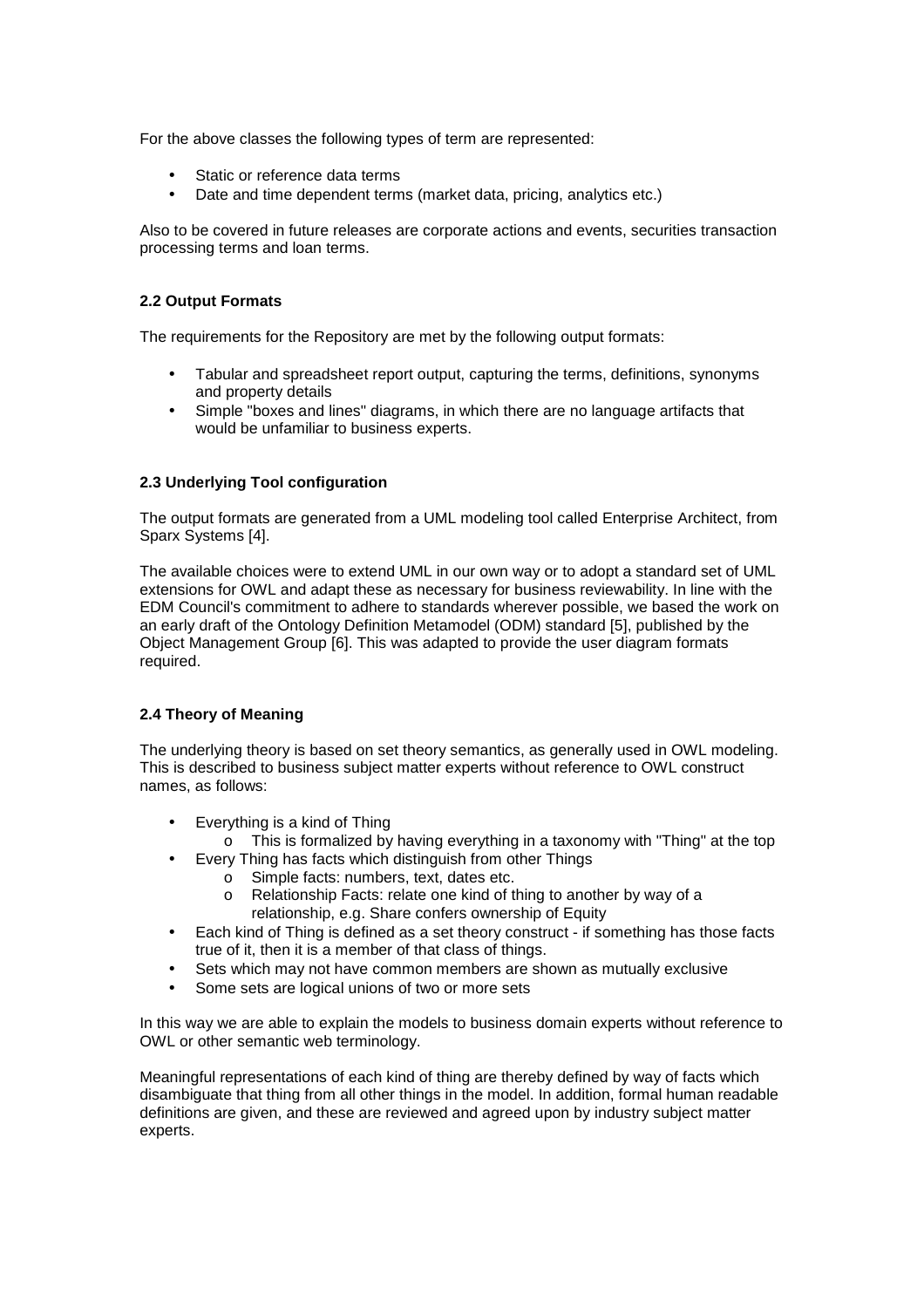# **3 Modeling Philosophy**

## **3.1 Taxonomy Structure**

There was a choice to be made in terms of whether the concepts in the financial instruments model were directly modeled as sub-types of the universal class "Thing", or were descended from more primitive kinds of thing.

Given that new financial instruments are being invented all the time, it was considered important that we relate each class to the simplest kind of thing that it is. This would enable new concepts to be defined in the future with reference to these primitive concepts and without the brittleness often associated with conventional data models.

This need for an "atomic" set of concepts from which to derive terms, led us to recognize the need for common primitive terms which are not themselves part of the financial securities domain. For example all securities are contracts which is a legal concept; debt securities are defined in terms of a relationship to the real thing called "Debt" which is defined in accountancy literature, and so on.

Similarly, there are facts about many securities which relate to geographical concepts, for example bonds may be issued by sovereign nations and by municipalities. Similarly concepts to do with time, mathematical formulae, transactions and the like, would all need to be specialized to define terms in securities models.

## **3.2 Upper Ontology Requirements**

We needed to support the simplest primitive types of thing for the full range of concepts in the financial securities problem space, both for common ancestry of securities, transactions etc. themselves, and for common ancestry of the concepts which are the ranges of the various object properties. For example an equity or share instrument gives the holder some share of the equity in a company, and that fact necessarily refers to the concept of "equity" as defined in the accountancy literature. This will be a specialization for the class of equity represented by that share (ordinary equity, senior equity etc.) which in turn is a specialization of the common concept of equity itself, as defined in the accounts equation which relates assets, liabilities and equity.

In modeling the full range of concepts needed for financial instruments, both for securities classes and the ranges of object properties, we identified the following subject areas in which semantically primitive concepts needed to be defined:

- Dates and times including complex specifications of dates;
- Countries, cities etc as issuers of sovereign debt, municipal bonds etc.;
- Law securities are contracts, with contractual terms, jurisdiction etc.;
- Mathematical constructs for example formulae for determining variable interest;
- Financial Accounting terms interest accrual, equity, debt, payments, money;
- General business terms transactions, securities trading, parties etc.;
- Legal and Business Entities legal persons, companies, individuals, trusts, governments;
- Information identifiers, classification schemes; market data, prices and so on;
- Events including payments, default (non-payment) events, corporate actions etc.;
- Activities terms about processes such as the securities issuance process;
- Risk different types of risk and the factors that go into analyzing these.

The decision was made to put together models of the semantic primitive concepts in these domains, and to identify and start to re-use suitable material from the relevant industry bodies as soon as such material could be identified. Some of this material would need to be reverse engineered from formats that do not embody common logic, for example from data models.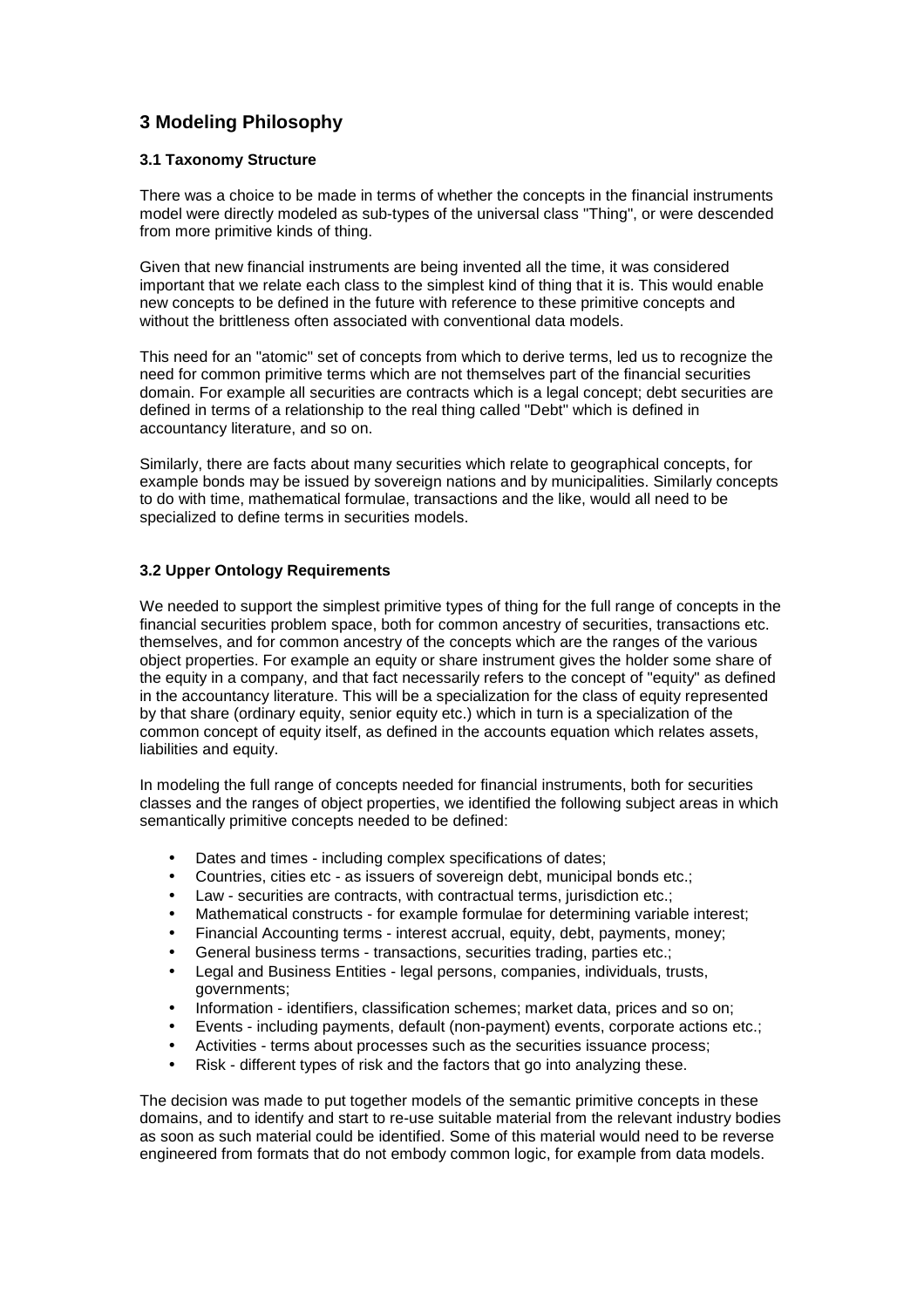## **3.3 Upper Ontology Lattice**

Having determined that the upper levels of the ontology should be common semantic primitives like contracts, geographical entities and so on, we then looked at whether to define each primitive concept directly as a sub type of "Thing", or to partition the top of the model.

A good partitioning structure can be found the "Knowledge Representation" lattice of theories in the book of the same name by John F Sowa [7], known as the KR Lattice. The top layer of the KR Lattice was adopted as the framework within which to define the primitive concepts we needed.

The partitions defined in the KR Lattice are fairly fundamental in nature, and can therefore be explained coherently to business domain experts. These are:

- Independent/Relative/Mediating;
- Continuant/Occurrent;
- Concrete/Abstract.

These are explained as follows:

**Independent/Relative/Mediating:** this distinguishes between a thing in its own right, a thing defined in the context of some role it plays, and the context in which that relative thing is defined. For example a business entity is an independent thing, whereas "Issuer" or "Underwriter" are parties, a kind of relative thing. A mediating thing is the context in which some relative thing is defined, such as securities issuance or underwriting.

**Continuant/Occurrent:** this distinguishes whether something has some ongoing existence across a period of time or is defined with reference to some point in time.

**Concrete/Abstract:** whether something is a real material thing or a non material construct. Note that many non physical things such as dematerialized securities are regarded as concrete here. The partition of "Abstract Thing" is reserved for things which by their nature are necessarily abstract, such as goals.

We also added concepts for parts and sets, and for time constructs.

The model was structured with these lattice categories as sub-classes of "Thing". No axioms are given for these, other than the identity relation between Relative Thing and Independent Thing, the context relationship between Mediating Thing and Relative Thing, and the whole / part relations. We did not use logical axioms to formally define the partitions.

All other terms are defined in relation to the concepts in this lattice. In principle, each of the concepts at the top of the taxonomy of terms, such as contracts, goals, actors and so on, is defined as having one parent from each of the above three partitions. In practice the concrete class was not always applied, but is implied.

#### **3.4 Archetypes**

We recognized that for each simplest or atomic concept there were necessary facts or axioms which define what that thing is, and that are either inherited or specialized for all sub-classes of that thing. These were formally defined as "archetypes" and given their own unique appearance in the modeling framework, using UML stereotype indications.

The archetypes all belong in the upper ontology. These are generally terms from outside of the financial securities universe and therefore would correspond to concepts in standards from other industries. Examples include Contract, Equity, Party, Transaction and so on. Where possible, we defined the necessary facts about each archetype with reference to existing standards or ontologies.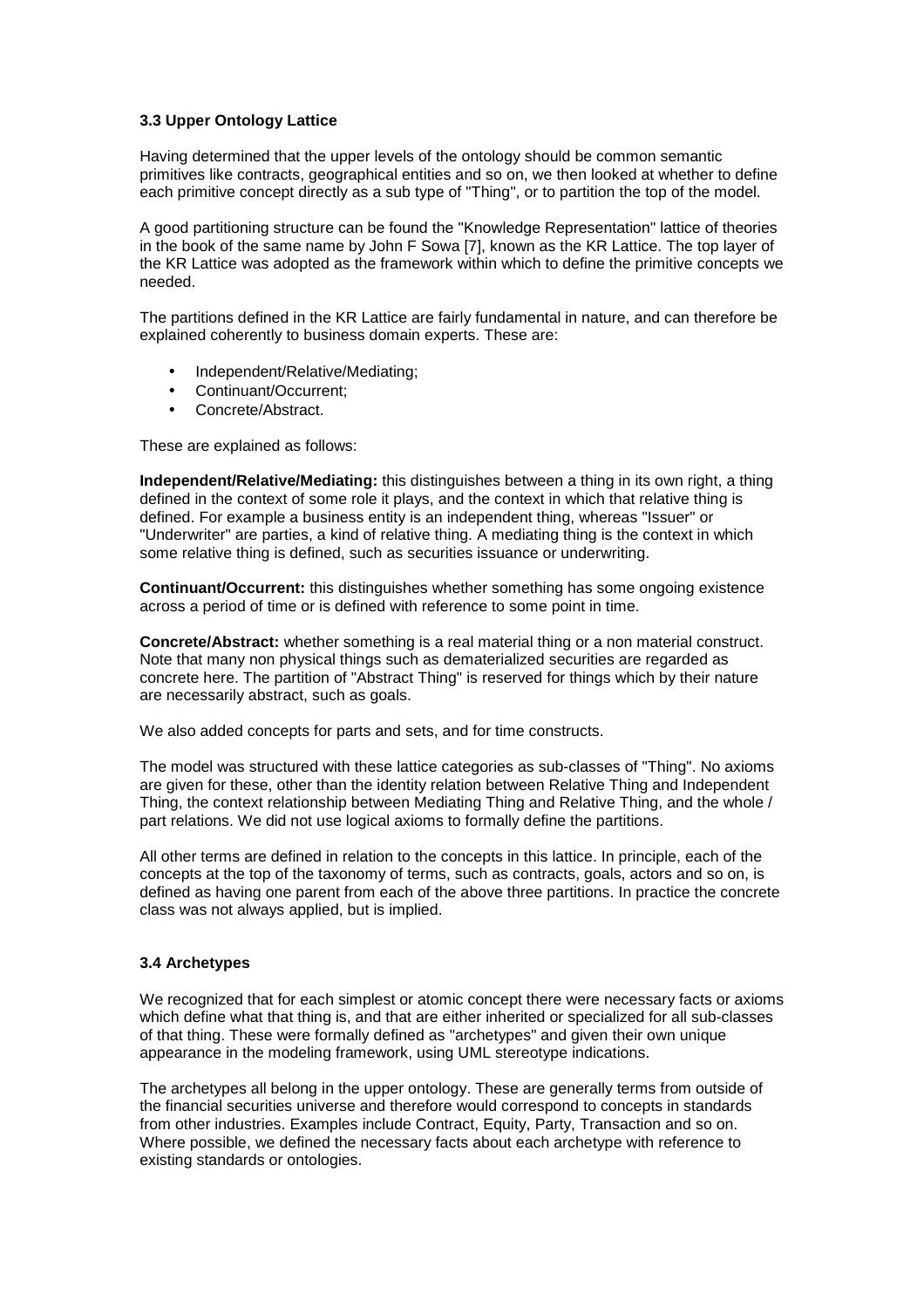# **4 Upper Ontology and Standards**

#### **4.1 Existing Standards Commitment**

Our commitment to standards leads us to want to reference and reuse existing standards wherever possible. In addition, we took the view that the provenance of semantics should not lie with self-proclaimed ontologists but with the industry bodies responsible for the relevant terms. This means that while we needed to create upper ontology material from which to derive the terms in the financial instruments model, we would ideally want to replace these with standards material at the earliest practical opportunity.

## **4.2 Initial Approach**

In order to be able to populate the Semantics Repository with terms for securities and other financial instruments, we decided to create the required upper ontology first, and seek to align with existing standards later.

In doing this, we identified a small number of sets of terms which we were able to use right away. These were included in the main body of the upper ontology sections for the time being. These were treated as follows:

**Time:** there is a W3C Time ontology [8] which covers the most fundamental concepts of time, such as instant and interval, along with a number of terms that were not relevant such as calendar scheduling. This was used as the basis for a much broader Time upper ontology section. Additional requirements for time terms in financial securities were identified by inspection of the derivatives messaging standard FpML [9], most of which are also relevant for non derivatives time terms such as debt interest payment schedules.

The required time terms included periods of time specified in days, offsets specified either in business days or calendar days, and so on. This required that we segregate terms which are real, "calendar" time, from terms which specify a formula or other arrangement for working out some unknown future date. Another common feature of financial securities time terms is the specification of date roll rules, such that when a scheduled payment falls due on a non working day it is rolled forward to the next working day, and when a payment which is rolled forward lands in the following month it is rolled back to an earlier working day. These terms all take the form of specifications of times and not times themselves. Most of these terms are also denominated in days rather than in hours, minutes and seconds.

In the initial versions of the Repository the above time terms were specified in relation to the core W3C Time Ontology terms by including those terms as the core of the Time section. Additional higher level terms were also needed above and alongside the top of the W3C Time Ontology, for example for specified time and for time specifications.

**Financial (Accounting):** The terms which form the ranges of object properties of bonds and equities include basic accounting concepts such as debt and equity. These have well defined relations in the accounting literature, such as the well known "Accounts Equation" [10] that relates assets, liabilities, equity and additional paid in capital.

The eXtensible Business Reporting Language (XBRL) standard [11] defines terms in this domain. The standard itself does not provide the vocabulary but provides a method for creating vocabularies (called "taxonomies" in XBRL) for various financial reporting jurisdictions.

Meanwhile the XBRL standard has the potential to create meaningful relationships among terms. It was not practical to interrogate those relationships in the original and see if they represented formal logical axioms. Therefore we identified the basic accounting concepts with reference to XBRL and defined the relationships in accordance with the accounting literature.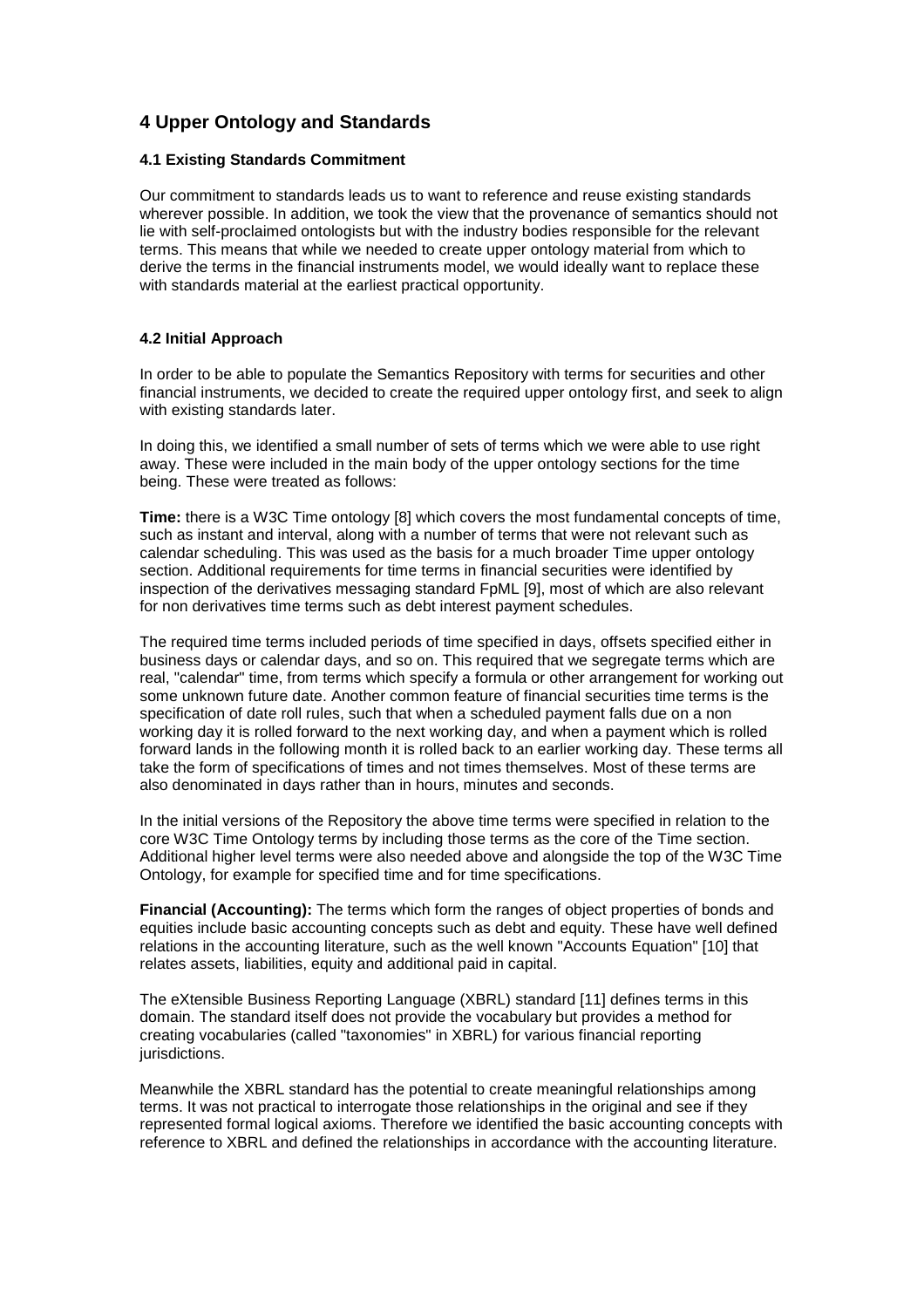**Geographical:** We did not identify a suitable geographical ontology at the start of the work, but later we came across the UN-FAO ontology [12]. On the basis that this is the most authoritative body for country information, we felt that this should be treated as the source for countries semantics.

In a later draft of the Geographical upper ontology we therefore included some terms from this ontology. The scope of the FAO Ontology does not include intra-country information such as states / provinces, counties, municipalities, cities and the like. Also the core concept in the FAO Ontology is Territory not Country, so we needed to identify whether the scope of this term is identical to the scope of "Country" as used in the Repository. This corresponds to the meaning used by the standard ISO 3166 which allocates codes to countries. If not, there is a non equivalent relation to be identified between our Country term and the FAO Territory term.

Another interesting issue was that the FAO Ontology was not written with the assumption that it would be used in other business contexts, so there may be some interesting challenges in integrating this material. It was noted for example that some aspects of the ontology were addressed using enumerated data ranges, which would be modeled as classes in our ontology.

**Transactions:** One ontology we used was the Resource Event Agent (REA) Ontology [13]. This ontology provides an academically well grounded account of the terms needed to model transactions. We did not include this in the earliest drafts of the Semantics Repository, but added REA content when we started work on over the counter derivatives, since these are fundamentally based on transactions.

We were able to create derivative transaction models, both for simple derivatives and for swaps, based on this high level model. That is, the fundamental concepts in the REA Ontology were able to form the basis of a "grammar" of primitive concepts and relationships between these, that could be specialized and could hold true for all the transactions we needed to model. There were also some terms in the REA Ontology which we did not use.

**Events:** Early on in the modeling process we made contact with the owners of the DOI Indecs standard for digital rights management [14]. This is a diagrammatic standard which has at its core the idea of a "context", this being what was considered necessary to give terms some meaning. On analyzing this, it was clear that what Indecs defines as a "Context" for digital rights management is something which has a time and a place. Something which has a time and a place is also known as an Event. We therefore created a model of Event which was fundamentally based on the Indecs model but used the word Event instead of Context. This was then further extended to provide the concepts of Activity, and then of processes and process steps as kinds of activity. In this way we were able to define all the building blocks of process models, in a semantic format based on logical axioms.

#### **4.3 Lessons Learnt**

Based on the above initial experience in incorporating known standards material, we have identified the following possible issues that may have a bearing on formally importing and aligning ontology material:

- Not all standards are in a semantic format many will be vocabularies in which meanings are asserted only, or are grounded in human readable definitions rather than in any formal logic;
- Some standards (e.g. XBRL) are defined in a format which does potentially support semantics, but the internal logic of the terms and relationships is not amenable to inspection and validation as being meaningful
- It is possible to create something in OWL and call it an ontology, which is in fact a logical data model expressed in OWL syntax.
- Some ontologies may be created for specific purposes and were not written with a view to being reused or referenced in business conceptual ontologies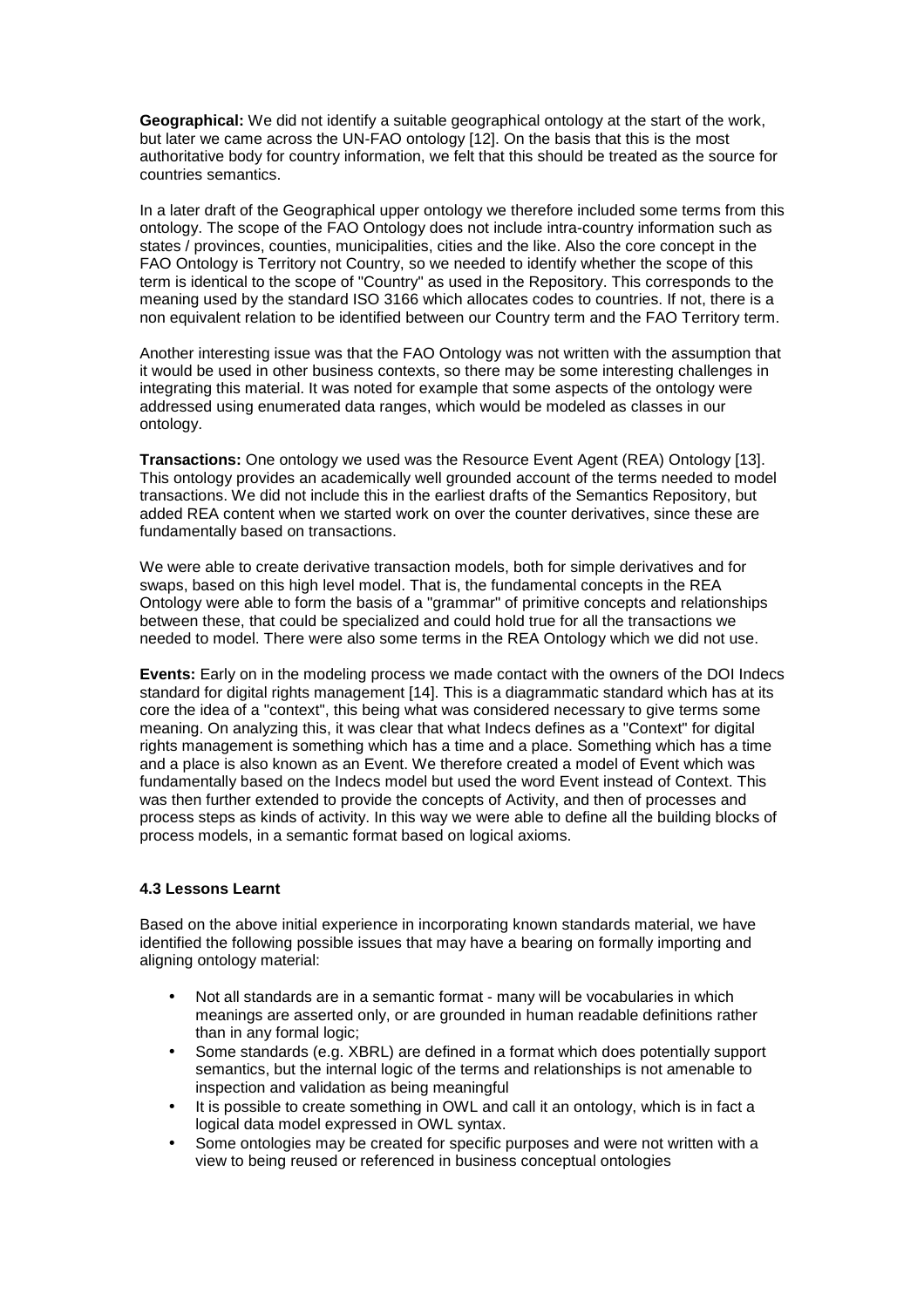• Many ontologies are grounded in different theories of meaning or have different underlying philosophies which are incompatible with the approach taken with the Semantics Repository. For example some ontologies make strong claims about three versus four dimensional theories, or claim to be extensional rather than intensional.

## **5 Alignment Considerations**

To adequately deal with the above issues, we need some formal means of dealing with the nature of ontologies and other vocabulary resources, such that it is possible both to import and to reference them in the Semantics Repository. This section looks at some of the potential issues and possible solutions.

## **5.1 Non Semantic Standards**

Many standards bodies have vocabularies of terms and definitions which are not stated within a formal ontology. Typically, a group of industry participants get together and define a message schema with terms and definitions, for machine to machine data interchange. These include meaningful business terms, but generally these become designs which implement a vocabulary rather than being the business vocabulary themselves. For example, common data structures may be combined into common message elements, without regard for their semantics. This is good design, but good design leads to weak semantics and it is not practical to overload a message design with business semantics.

Some standards take a positive step towards resolving this by creating a separate, logical model of the message content. Again, a logical model is design, not business semantics, however the meanings of terms are more easily discerned in a logical model and a greater number of terms in the model may have clearly defined semantics. Terms which have only one intended meaning may therefore have one unambiguous definition, so that it becomes a simple matter to axiomatize that definition in a formal logical notation such as OWL.

## **5.2 Application-Specific Ontologies**

The fundamental premise of the EDM Council Semantics Repository is that this provides a business conceptual model of industry terms and definitions, which is distinct both from a logical and a physical model of technology designs such as database schemes or message models. This is framed in terms of standard engineering design methodology, which segregates logical, physical and conceptual models. An example of this is the Zachman Framework [15]. There are a number of well documented requirements in the engineering literature, which a conceptual model must satisfy. For example it must be formal, it must be independent of any technical implementation, and it must be understood and owned by the business. In other words, part of the art of creating an ontology as a business conceptual model, is the art of not designing something. The end result must be owned by the business alone.

However this is not the only way in which semantic technology is used. A great number of semantics applications are written with a particular technical goal in mind, such as the ability to efficiently interrogate a knowledge base using semantic querying. These technical requirements include considerations such as decidability, efficiency and so on. As such, these are designs, and not business conceptual models, even though they may be in OWL.

It should therefore be anticipated that some OWL based ontologies have been created with technical considerations in mind. However, unlike logical model designs, models which are in OWL are specified in formal logic. The expressive power of that logic may have been explicitly limited in order to meet the design requirements of the application, but the business concepts will be specified using formal axioms which define meaningful set theoretical constructs. This means that some imported ontologies may not have the level of detail which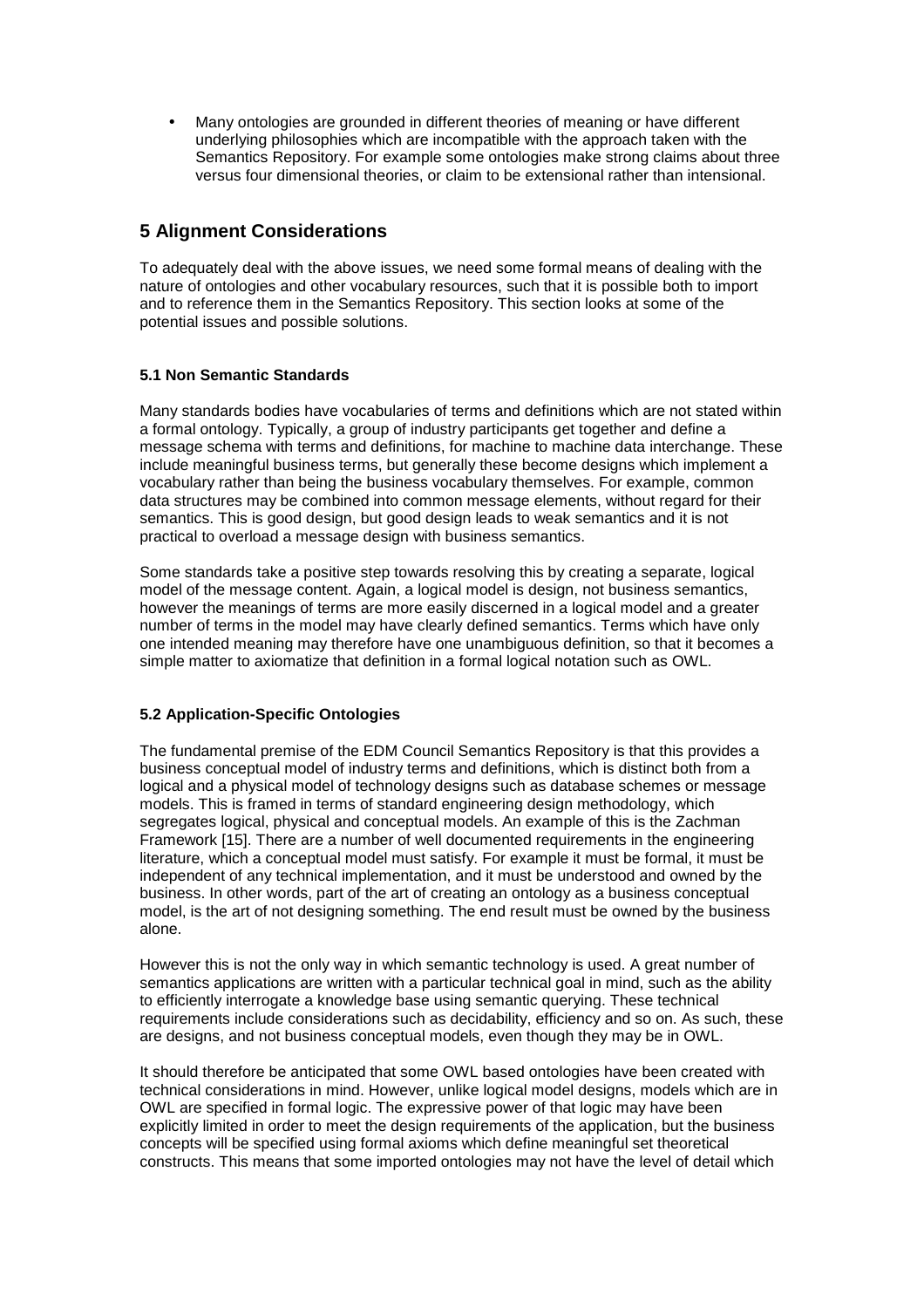we would use to fully define all the necessary facts about a given kind of thing, but the facts which they do specify will be meaningful.

#### **5.3 OWL Models**

It is possible to take a logical data model and import it into OWL. The result is a logical data model in the OWL syntax. The use of OWL syntax does not make it an ontology. By extension therefore, it is possible to find an OWL model described as an ontology, which is in fact not an ontology at all.

Similarly, is it possible to find an ontology model built along similar lines to the "Pizza" ontology tutorial example [16], in which quite low-level terms are shown as direct sub-types of the universal class "Thing", without regard to possible intermediate terms. This particular ontology is intended as a tutorial exercise only, but it is possible for modelers to have replicated this approach in order to satisfy a one-off requirement.

These and other considerations raise the question of what makes something an ontology, and what makes it a good ontology for reuse. As a minimum the set theoretical semantics of OWL [17] should have been adhered to. That is, each class in the model represents a set theory construct which corresponds to some real set of things in the problem domain. There may also be appropriate choices of modeling pattern. An example is the common use of enumerated data ranges where in fact what is enumerated should not be data literals but types of thing. This is a common challenge when reverse engineering data models, but is also seen in some OWL models.

These considerations require some formal approach in aligning the concepts in an imperfect or incomplete ontology, with the formal logic required to axiomatize the terms we would need to refer to.

## **5.4 Differing Philosophies**

A number of commentators describe conflicting theories of reality, such as three dimensional versus four dimensional modeling approaches. Trying to refer to a three dimensional ontology from within a four dimensional one, or vice versa, would appear to be problematic.

In fact, it should be possible to resolve these issues by not being dogmatic. For example, in a three dimensional ontology a "Continuant" would be regarded as something with three dimensional extent, which continues over time, as distinct from an "Occurrent" which takes place at some point in time. A four dimensional ontologist would argue that in their way of modeling the world, there is no such thing as a continuant and that everything has four dimensional extent or volume, with the time dimension being treated exactly the same as the three spatial dimensions.

This may be less of a problem than it seems. The problems of integrating different ontologies is dealt with in detail in John F Sowa's recent paper on sharing and integrating ontologies [18], which makes specific reference to the 3D versus 4D problem. The point made by Sowa is that the underlying theories may be significant within a given model but these models cannot contradict observed reality, which therefore defines a common boundary at which such claimed inconsistencies cannot exist.

If a definition of "Continuant" may be framed which is independent of 3D and 4D notations, then that single meaning for Continuant subsumes both models. If "Continuant" is one of the top level partitions in the ontology framework, then the semantics of this term may be grounded in written definition rather than in logical axioms, and the individual model versions of the term have their meanings defined in relation to this term and without reference to one another.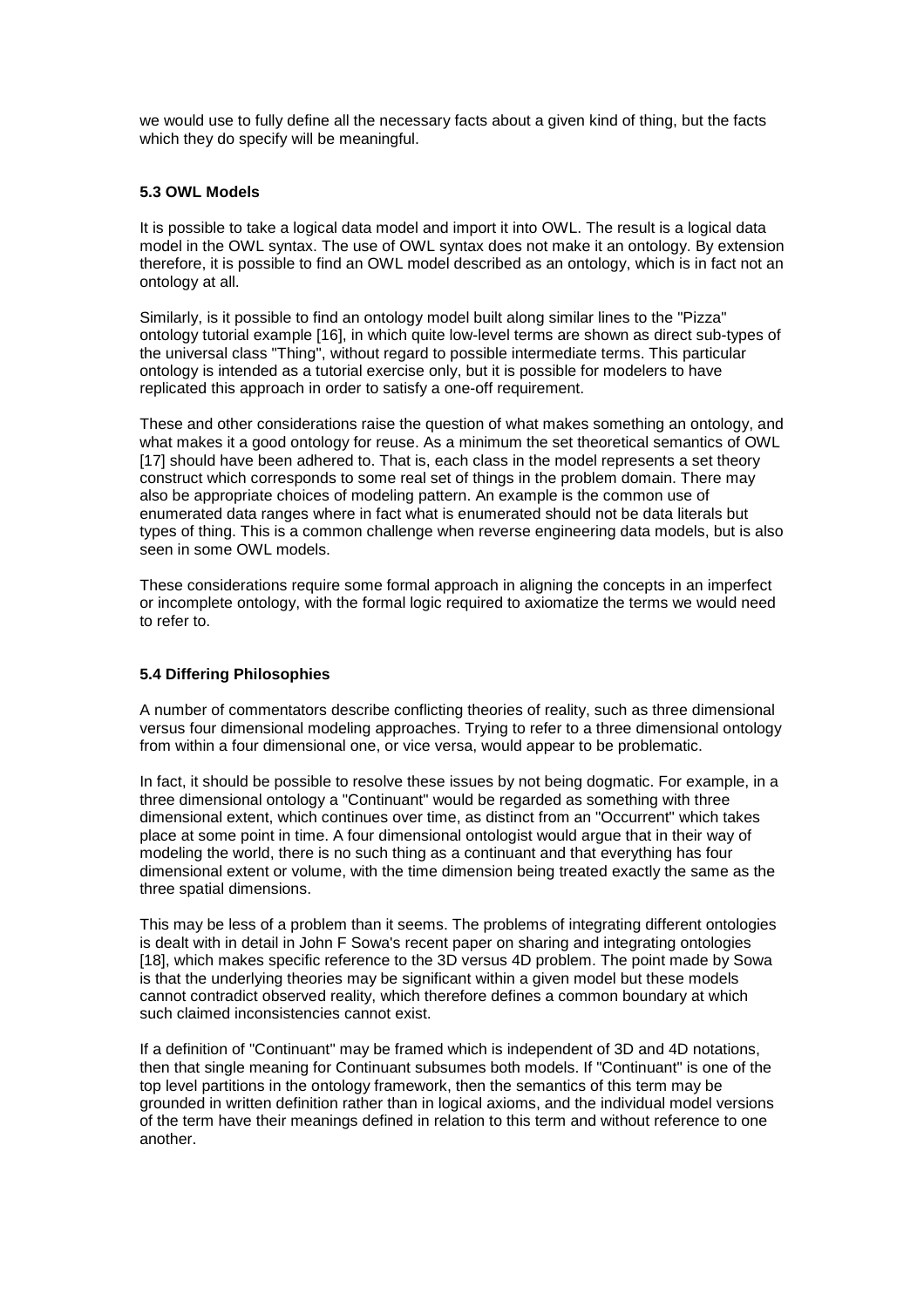This is the approach we have taken in the Semantics Repository. The lattice partitions are defined textually but are not axiomatized in formal logic, so in effect the meanings of these terms are not semantically grounded but the meanings of other terms are grounded in relation to these.

In general, different models may be expressed in different kinds of formal logic but it should be possible to relate these to a common logical framework. For any given pair of ontologies, it must be possible to identify a common ontology which subsumes both and which contains the common concepts from which both are specialized. For more on this, see also the note on the Ontolog Forum from John Sowa [19].

## **5.5 Comparing Lattices**

In general, any model expressed in some variant of logic will contain a lattice or hierarchy of terms which go from the most general (the universal set of which everything is a member) to the most specific (the empty subset of which nothing is a member). Adding axioms to classes makes them more specialized, so for example adding the axiom "has backbone" to a subclass of "Animal" defines that sub-set of animals which we call vertebrates. Removing axioms from classes makes them more general. The class with no axioms is the Universal class.

A third possibility is when a class in one lattice or hierarchy has no more and no fewer axioms than a class in another lattice, and is in fact a representation of the same real world thing. This means that the two terms may be related to one another simply by re-labeling - the second item is simply a relabeled version of the first [18].

In the Semantics Repository we have tried to use terms directly if they are the same thing rather than relabeling and having two classes with the same meaning in different namespaces, but this will not always be possible. For example, two ontologies which we may want to refer to, could both have a term for the same meaningful thing, such as country or legal entity.

Where this situation arises, we may decide to make use of the Simple Knowledge Organization System (SKOS) standard [20], which provides the terms with which to define kinds of relationship between concepts in different knowledge resources, including ontologies.

## **5.6 Top Level Lattices**

Meanwhile the existing material in the Semantics Repository is already defined such that every top level primitive concept is itself descended from terms in each of the three lattice partitions as described earlier. This includes terms which we wish to replace with terms derived from authoritative standards bodies. Meanwhile, we have also defined these terms as archetypes, an ontology decoration which is not supported in other modeling formats and therefore won't be present in material from other ontologies.

This means that two approaches are available to us:

- Define parallel sets of terms, with the ones in the external ontologies being referred to via some equivalence relationship (for example using SKOS terms) from existing terms in the upper ontology;
- Incorporating copies of the external ontologies directly, but adding missing axioms, archetype tags.

The second approach is preferred as it results in a single coherent model, however we need to make clear which axioms belong in the original model. For this second approach, we would also need to remove the "Thing" at the top of each external ontology copy, and replace this with relations to the lattice concepts used in the model. This is similar to the SKOS "Top level concept" except that there will be more than one.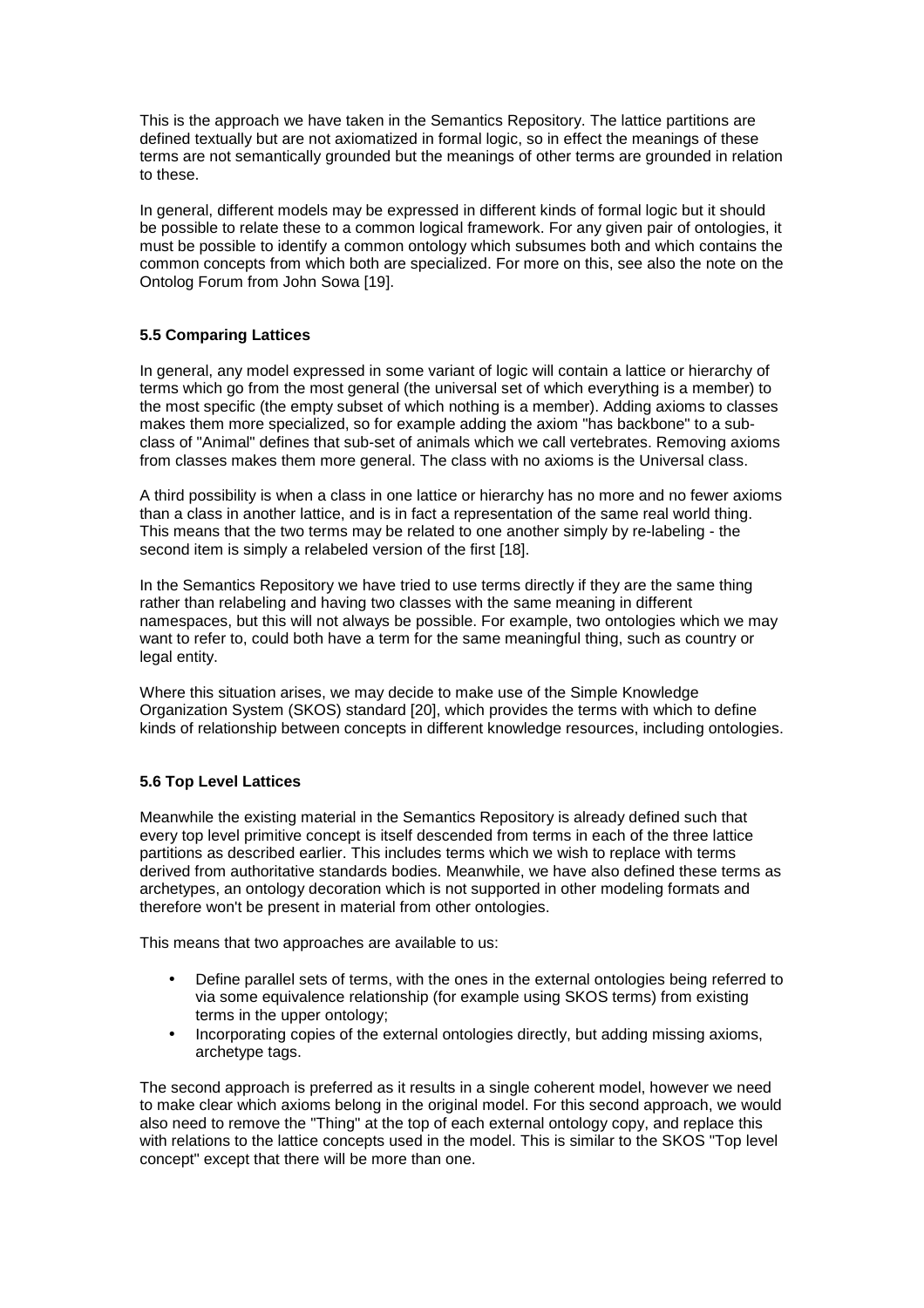# **6 The Future**

#### **6.1 Overview**

The EDM Council Semantics Repository has been built from a pragmatic, business point of view, and is a repository of business terms and definitions not a platform for semantic applications. In order to support the formal definitions that we needed to create for financial securities and related terms, we needed to define upper ontology material, but we intend to replace as much of this material as possible with terms derived from the appropriate industry standards bodies, assuming that these can be defined in logical, semantic terms.

## **6.2 Ontology Registration**

The Council intends to register the Semantics Repository with the Open Ontology Repository (OOR) project [21]. However, the Semantics Repository is maintained in a UML file format using OWL constructs, and not natively in an OWL or Common Logic format. There is work ongoing to provide an OWL version of the Repository but this will not become the main point of control of repository content. Therefore it is hoped that at some point the OOR project will provide the capability to register the Repository in its native format as a binary UML file.

Also unlike many ontologies, the use of and derivation of terms from common, non financial industry terms is essential to the very nature of the Repository. There are almost no terms which exist in their most primitive form as financial industry terms. This means that the question of sharing and integrating ontology material is central to the nature of the Semantics Repository itself.

#### **6.3 Additional Ontology Features**

In the course of developing the Semantics Repository we have also identified a number of additional ontology features which are not intended to be covered in the OWL syntax but which are essential to the way terms are managed in this repository, such as synonym. Some of these terms can be dealt with by the SKOS standard, as can terms relating non matching relationships between internal and external ontology terms.

We have also identified future extensions such as classification facets (identifying what facts about a set of sub classes was used to define that set), and the indication of exhaustive sets of sub classes. For these we would hope to see some emerging consensus whereby the terms that we all wish to add to ontologies are mechanized in a consistent way, for example as a standard set of OWL annotation properties.

One feature is the identification of simple types of concept as "Archetypes". There is no reason why this should not be adopted, but it is not something other ontologies have attempted to date. Most of our archetypes are terms in external ontologies since this is where the most primitive form of each meaningful concept is to be found.

We therefore need to be able to refer to concepts in ontologies developed by different industry groups, and enhance these with our own meta-ontology terms, including identifying the archetypes and ensuring that all the necessary axioms are in place.

#### **6.4 Ontology Analysis**

Another thing which we hope to see is some common consensus within the ontology community about what constitutes a well formed ontology. That is, it should be possible to identify for any given ontology how well the standard set theory semantics and formal logic have been applied, and provide workarounds for ontologies which have shortcomings in this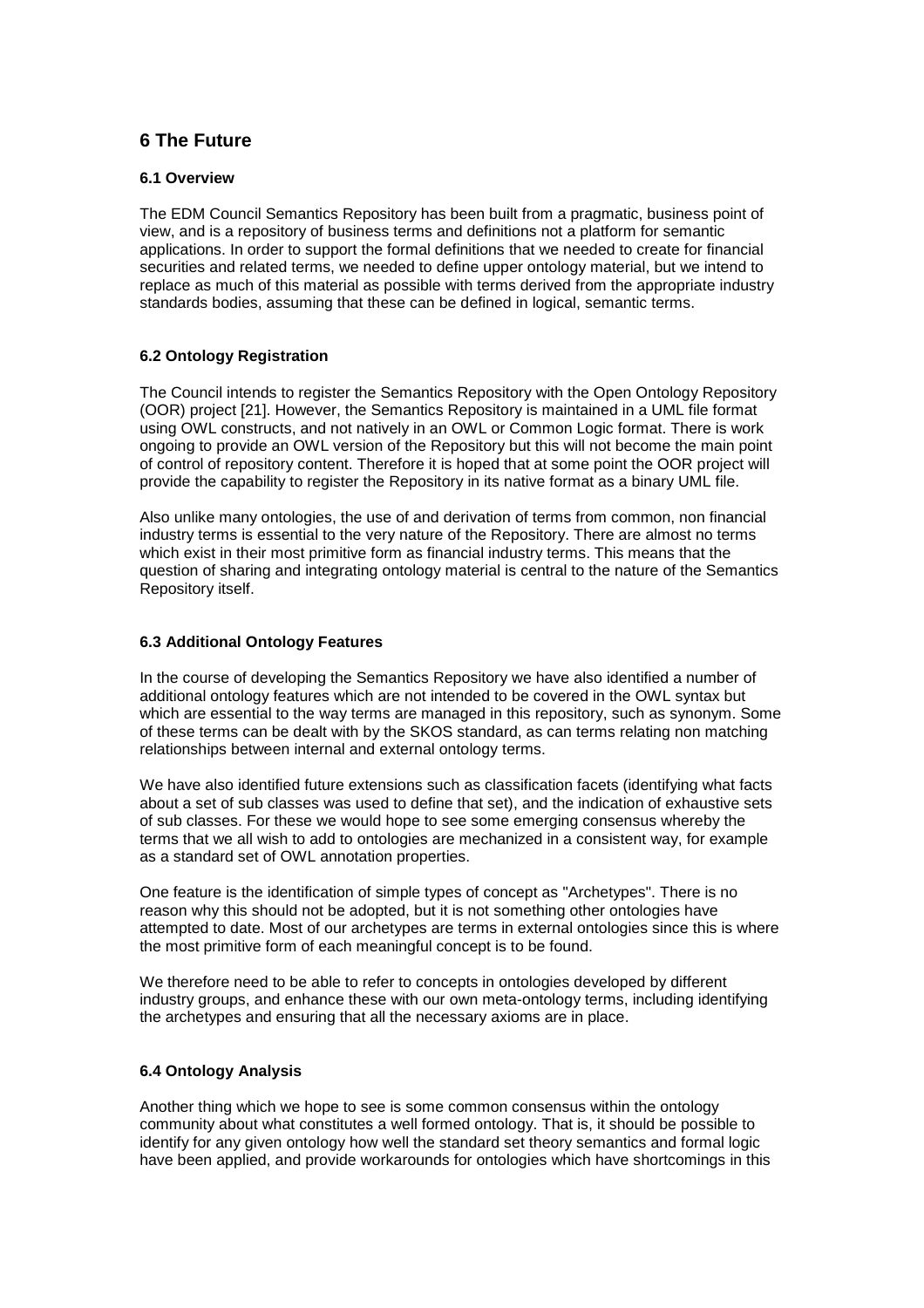regard. It should also be clear whether ontologies conform to a common model theory in terms of their correspondence to items in the problem domain.

It would also be beneficial to be able to formally analyze and identify the ways in which different theories have been applied within external ontologies, such as three versus four dimensional modeling. This may make it easier to relate the terms in these ontologies, to the common lattice terms.

#### **6.5 Ontology Import or Cross-reference**

We need to explicitly refer to external, industry-owned ontologies directly from within the EDM Council Semantics Repository so that the Repository itself provides a framework in which the meanings of the financial securities terms are fully defined.

External ontologies by definition will have a universal class ("Thing" or equivalent) at the top of their hierarchies. In order to relate ontologies to one another, and the financial industry terms to these, these top level terms would have to be disregarded locally within the Repository, and replaced with parent relationships to the various partitions in the KR-derived lattice of terms. So for example a given ontology for countries might define Territory as a child of "Thing", whereas we would necessarily redefine this as a child of Independent Thing, of Continuant Thing and of Concrete Thing.

#### **6.6 Common Lattice**

It would be beneficial to arrive at an industry consensus lattice. This could be used to provide axiomatically neutral high level theories which any reasonably well formed external ontology can be defined in relation to, thereby allowing us to refer to the terms from those ontologies as we now refer to the temporary terms for those subject areas. This is an area which would benefit from further work and research in the near future.

Much of the required notation is available in the SKOS standard [20] and we are looking at how to enhance our existing model using SKOS and adding other meta-level terms to relate any available ontology to a set of lattice terms. In addition, we would like to work with other ontology curators to arrive at a mutually useful set of lattice terms that can be used across the full range of industrial ontologies.

It should also be possible to apply this analysis to any ontology that is defined in any suitable logic syntax, not just OWL. This would include any variant of Common Logic, as well as other semantically capable syntaxes such as XBRL. There would need to be a commonly accepted theory against which non CL based syntaxes can be evaluated.

## **7 Conclusions**

There are a number of things that we have needed to do at the EDM Council in order to be able to provide a meaningful semantic model of terms and definitions for our membership base of financial firms, data providers, technology providers and the like. We have done this in such a way that terms are unambiguously defined in relation to the simplest possible concepts from which they are derived, and this has been necessary in order to ensure that future innovations within the industry can be supported without the brittleness that is common in data models. This is also good practice since it means that where simpler terms are used in a wider range of industries, we are not defining localized equivalent terms that duplicate well attested industry terms elsewhere.

This opens the way to a high degree of interoperability across a range of industries that have no obvious boundary between them, principally investment, commerce, banking, accounting, insurance, risk management and so on. This interoperability can be capitalized on by all industry participants if we are able to come up with consensual approaches to ontology